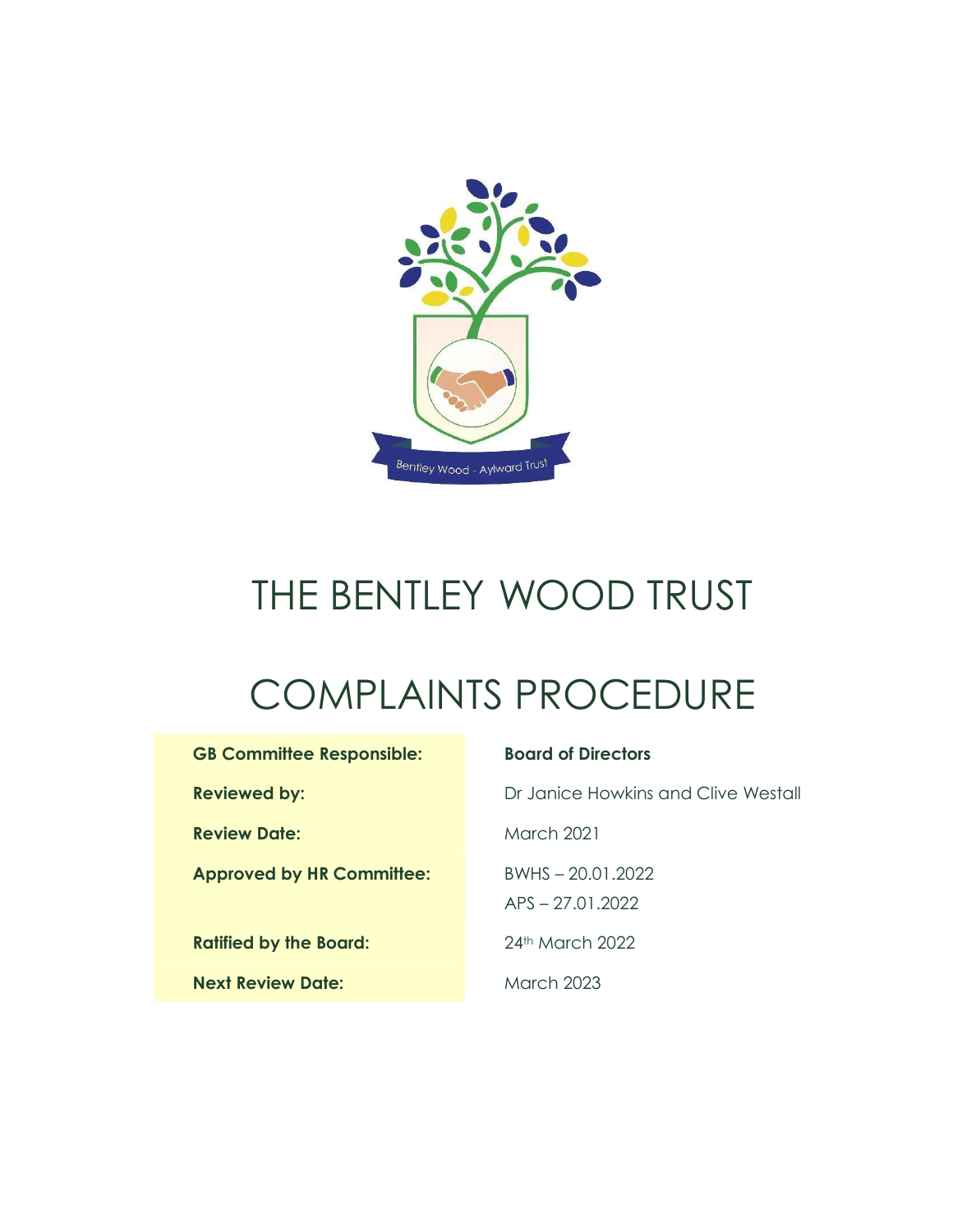#### **1. Introduction and statement of intent**

The Bentley Wood Trust ((TBWT) comprising of Bentley Wood High School and Aylward Primary School) takes all concerns or complaints seriously. Taking informal concerns seriously at the earliest stage reduces the number of formal complaints and reflects the commitment to working effectively with all members of the community.

This policy aims to ensure that:

- $\circ$  as far as possible all concerns are dealt with as informally as possible;
- o all complaints are dealt with as quickly and sensitively as possible, and by the person best able to do so;
- o where a formal process is required, the steps involved are clearly outlined;
- o people are aware of their responsibilities.

This document meets the requirements set out in part 7 of the schedule to the [Education \(Independent School Standards\) Regulations 2014,](http://www.legislation.gov.uk/uksi/2014/3283/schedule/made) which states that we must have and make available a written procedure to deal with complaints from parents of pupils at the school.

It is also based on guidance published by the Education and Skills Funding Agency (ESFA) on [creating a complaints procedure that complies with the above regulations,](https://www.gov.uk/government/publications/setting-up-an-academies-complaints-procedure) and refers to [good practice guidance on setting up complaints procedures](https://www.gov.uk/government/publications/school-complaints-procedures) from the Department for Education (DfE).

This policy complies with our funding agreement and articles of association.

### **2. Scope and applicability**

This policy applies to all complaints received by TBWT. Any person, including members of the general public, may make a complaint about the provision of a school, unless separate statutory procedures apply (such as exclusions or admissions).

Any third-party providers would have their own complaints procedures in place if they are using the school facilities or premises to offer services or community facilities.

Areas of complaints not covered by this Policy include:

- Statutory assessments of special educational needs (SEN)
- Safeguarding matters
- Admissions
- Exclusion
- Whistle-blowing
- Staff grievances
- Staff discipline

Please see **Section 6** below for more details, and our separate policies for procedures relating to these types of complaint.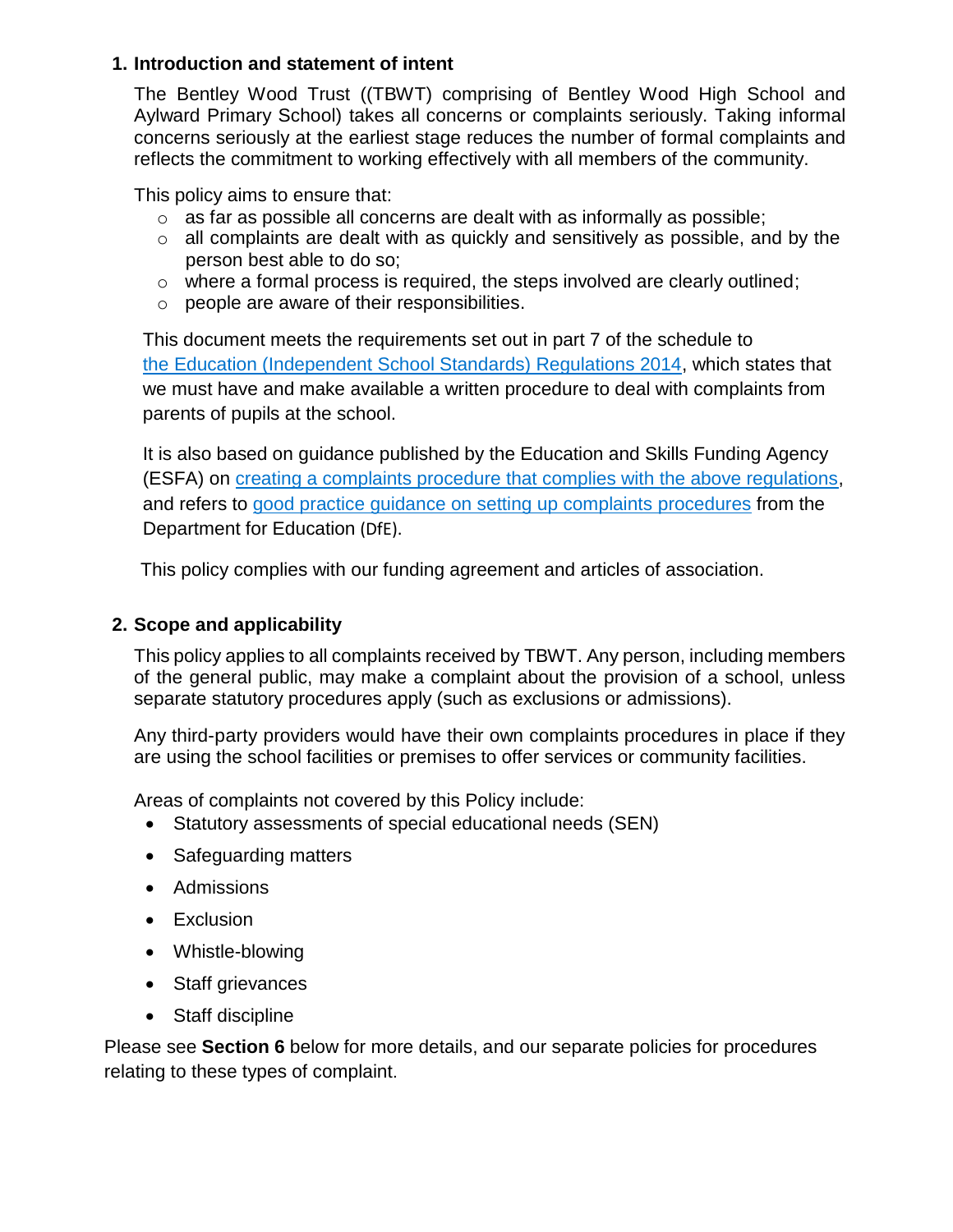# **3. The policy**

## **a. Concerns and Complaints**

It is important to distinguish between a "concern" and a "complaint".

- A **concern** is defined as an expression of worry or doubt over which reassurances are sought.
- A **complaint** is an expression of dissatisfaction, however made, regarding actions taken or a lack thereof.

Most concerns can be made informally to the initial member of staff and be resolved without the need to go through the formal complaint procedures. Initial concerns should be made with the school as soon as possible to allow for a proper investigation if the need should arise.

A concern may arise (for example): -

- from uncertainty regarding the application of school rules or disciplinary procedures;
- from misunderstanding or misrepresentation of an incident which has taken place inside or outside the classroom;
- where a parent believes that their child has been misunderstood or treated unfairly and feels it necessary to raise the matter so that steps may be taken to restore goodwill;
- where a parent believes that their child is being bullied or has suffered some form of discrimination and brings the matter to the school's notice so that action can be taken to prevent a recurrence;
- Concerns should normally be raised with the member of teaching staff most directly involved in the situation giving rise to the concern. Parents will appreciate that it is helpful if a concern is expressed as soon as possible after the relevant incident. The staff member will respond as soon as practicable, and in any case within three working days.

A complaint may arise (for example): -

- when an individual has previously raised a concern, and is not satisfied with the response offered;
- where an individual has serious disquiet over an incident that has taken place, or a decision made in the school and believes the school has fallen short of appropriate standards.

# **b. Types of complaint**

The majority of complaints received are likely to fall into the following categories:

- financial and administrative:
- academic (course programme, unsatisfactory teaching, too much/too little homework, progress in a particular subject etc);
- pastoral (discipline/indiscipline, inappropriate sanctions, bullying, overall progress of the student, unhappiness of child etc);
- child protection (allegations against staff, handling of sensitive issues); and
- health and safety

# **c. Reporting and recording**

A complaint may be made in person, (by telephone or in writing) or by a third party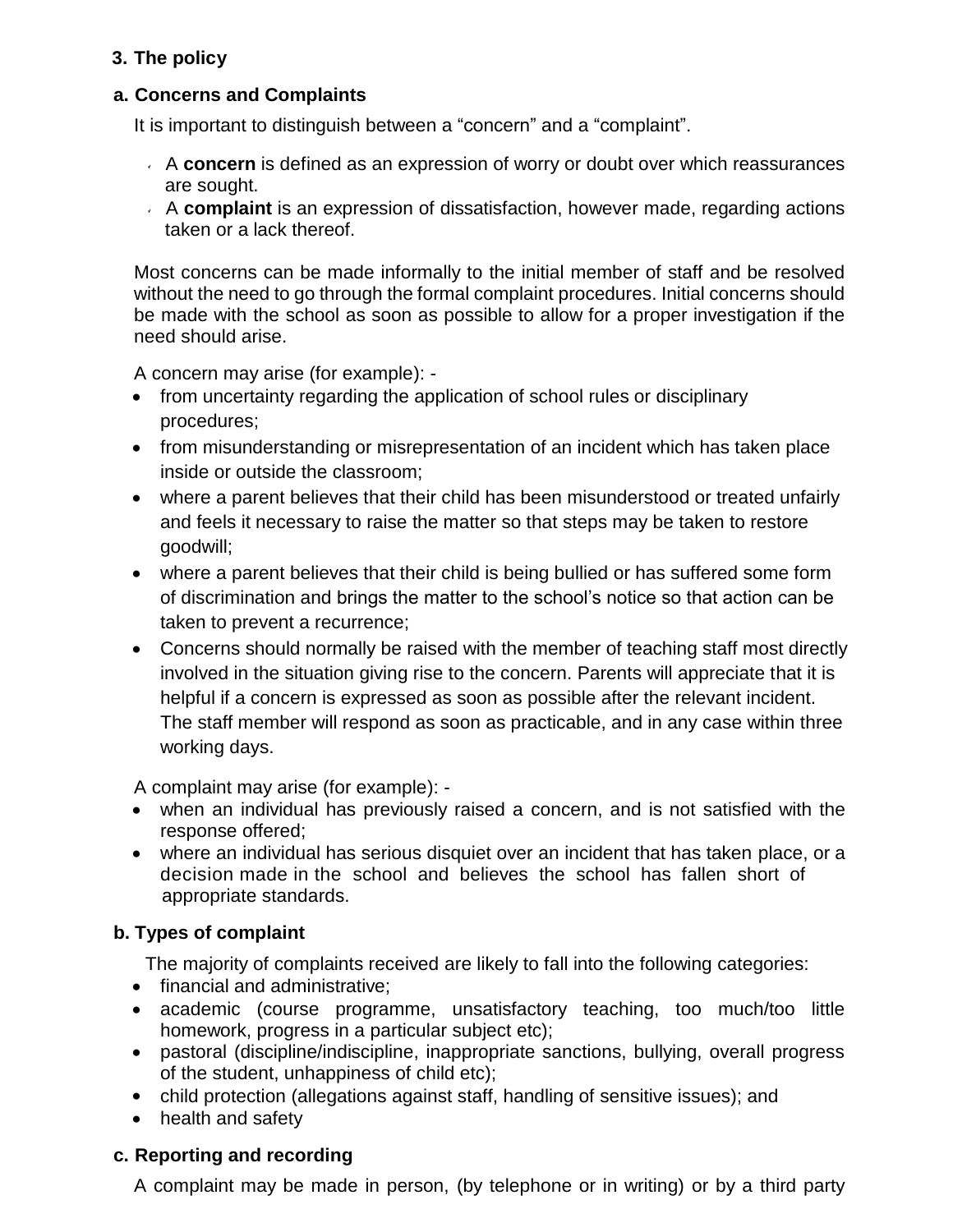acting on behalf of the complainant. Written consent needs to be obtained from complainants before any information is disclosed to a third party.

Complaints are expected to be made as soon as possible after an incident arises to amend the issue in an appropriate timescale. The school upholds a **three-month** time limit in which a complaint can be lodged regarding an incident. Complaints made outside this time limit will not be automatically refused and exceptions will be considered.

In the case of any timescales changing, all parties involved will be informed of the changes in a timely manner.

Complaints should be made using the appropriate channels of communication, including the use of the Complaint Form (Appendix A).

At the end of a meeting or telephone call, the member of staff involved would ensure that the complainant and the Academy have the same understanding of what was discussed and agreed, including the completion of a Complaint Form (with any additional information appended).

All complaints, including all Complaint Forms, will be held securely by the person nominated by the Head teacher as follows: -

- Bentley Wood High School Paola Boyadjian (Operations Manager)
- Aylward Primary School Marion Tam (School Business Manager).

Any complaint made against a member of staff will be initially dealt with by the Headteacher, and then by a committee of the Governing Body.

Any complaint made against the Headteacher shall be initially dealt with by the Chair of the Governing Body.

Any complaint made against the Chair of governors or any other member of the Governing Body should be made in writing to the clerk to the Governing Body via the school office.

Any complaint made against the entire Governing Body, or complaints involving the Chair and the Vice chair, should be made in writing to the clerk. The clerk will then determine the most appropriate course of action, depending on the nature of the complaint. This action may involve sourcing an independent investigator to initially deal with the complaint and then getting the complaint to be heard by co-opted governors from another school.

#### **d. Complaints about APS' fulfilment of early years requirements**

APS will investigate all written complaints relating to the school's fulfilment of the Early Years Foundation Stage requirements, and notify the complainant of the outcome within 28 days of receiving the complaint. The school will keep a record of the complaint (see section 5) and make this available to Ofsted on request.

Parents and carers can notify Ofsted if they believe that the school is not meeting Early Years Foundation Stage requirements, by calling 0300 123 4666, or by emailing [enquiries@ofsted.gov.uk.](mailto:enquiries@ofsted.gov.uk) An online contact form is also available at [https://www.gov.uk/government/organisations/ofsted#org-contacts.](https://www.gov.uk/government/organisations/ofsted#org-contacts)

APS will notify parents and carers if we become aware that the school is to be inspected by Ofsted. We will also supply a copy of the inspection report to parents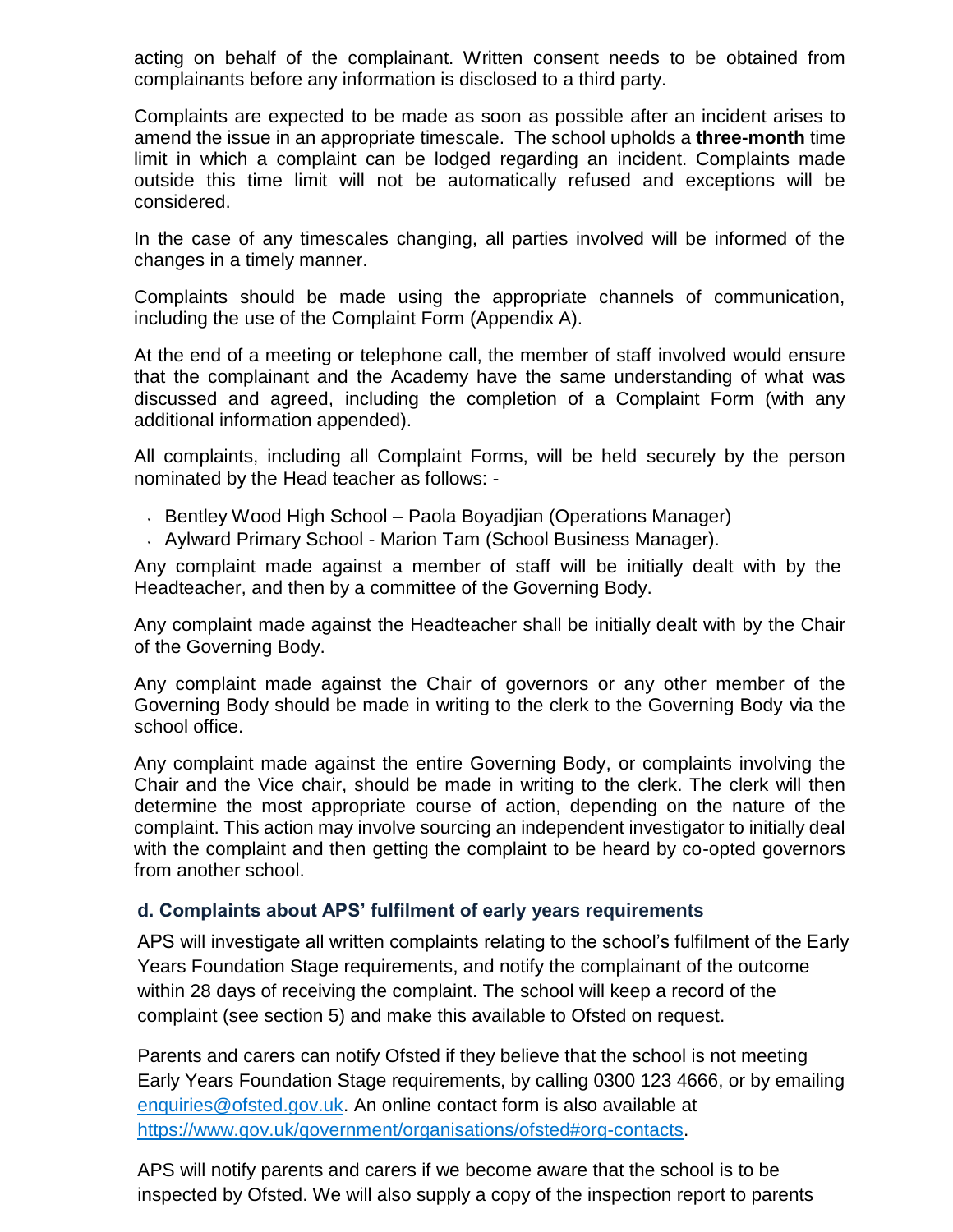and carers of children attending the setting on a regular basis.

All correspondence and material relating to a complaint is confidential and will be stored securely.

#### **d. Investigating complaints**

Complainants will be treated fairly and offered a chance to state their case at each stage of the procedure.

Individuals would not take part in the complaints process if they have a conflict of interest, there is reasonable doubt in their ability to act impartially, or they have a financial interest in any related matter.

Complainants can request an independent complaints committee if they believe there is likely to be bias in the proceedings – evidence of this should be provided in the request. If the appearance of bias is sufficient to taint the decision reached, the request will be granted.

The person investigating the complaint will make sure that they:

- o establish what has happened so far, and who has been involved;
- o clarify the nature of the complaint and what remains unresolved;
- $\circ$  meet with the complainant or contact them (if unsure or further information is necessary);
- $\circ$  clarify what the complainant feels would put things right;
- o interview those involved in the matter and/or those complained of, allowing them to be accompanied if they wish;
- o conduct the interview with an open mind and be prepared to persist in the questioning; and
- o keep notes of the interview.

#### **e. Resolving complaints**

At each stage in the procedure the person attempting to resolve the complaint will keep in mind ways in which a complaint can be resolved. It might be sufficient to acknowledge that the complaint is a valid complaint (in whole or in part) without admitting liability. In addition, it may be appropriate to offer one or more of the following:

- o an apology;
- o an explanation;
- $\circ$  an admission that the situation could have been handled differently or better;
- o an assurance that the event complained of will not recur;
- $\circ$  an explanation of the steps that have been taken to ensure that it will not happen again; and
- o an undertaking to review the policies in light of the complaint.

Complainants will be encouraged to state what actions they feel might resolve the problem at any stage. An admission that the Academy could have handled the situation better is not the same as an admission of negligence.

At all stages those hearing the complaint will attempt to identify areas of agreement between the parties, and to clarify any misunderstandings that might have occurred in order to create a positive atmosphere in which to discuss any outstanding issues.

#### **4. Stages of complaint**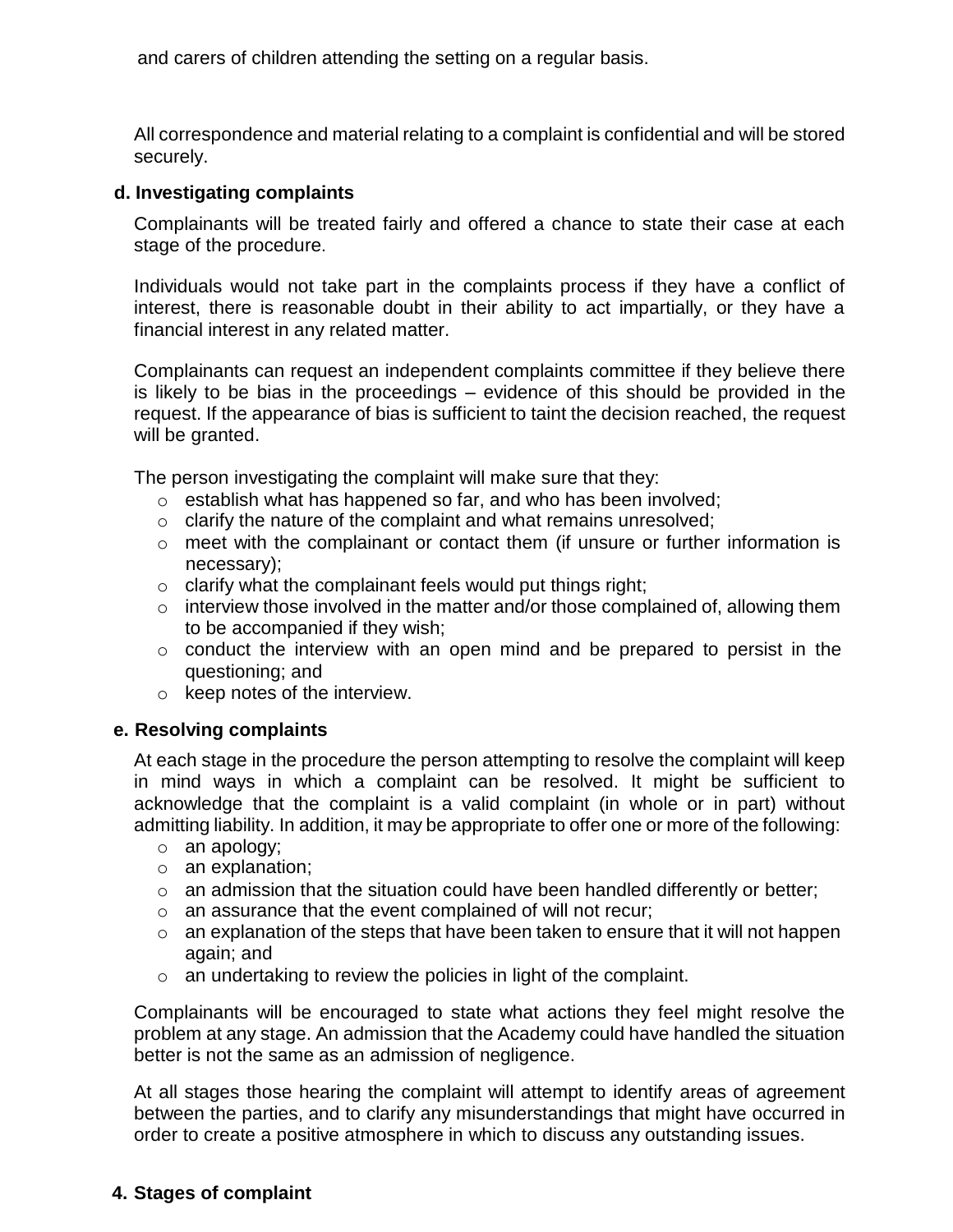#### **a. Stage 1: Complaint heard by a member of staff**

It is the interests of everyone that complaints are resolved at the earliest possible stage. The experience of the first contact between the complainant and the academy can be crucial in determining whether their complaint will escalate.

- Staff need to be sensitive to any potential actual or perceived conflicts of interest or difficulties of a particular member of staff being involved in hearing and investigating the complaint.
- To ensure clarity of understanding, a Complaint Form needs to be completed. This ensures that there is no conflict in determining what the complaint consists of and the action taken by members of staff.
- The member of staff hearing the complaint needs to ensure that they have investigated it appropriately.
- It is normally expected that complaints will be acknowledged within three school days, and the Stage 1 process completed within ten school days. If it is clear that the process is going to take longer than this, the reasons for this would be explained to the complainant.
- The member of staff will report back to the complaint with the results of the investigation in writing within 14 school days and will include advice on any escalation options (Stage 2 process).
- If the complaint is resolved, the Complaints Form to be completed and passed, alongside the written response to the complainant, to the person nominated by the Head teacher for retention and secure storage as follows: -
	- Bentley Wood High School Paola Boyadjian (Operations Manager)
	- Aylward Primary School Marion Tam (School Business Manager).

If the complaint is not resolved, the Complaint Form to be passed to the Head teacher for Stage 2, alongside the written response to the complainant of the member of staff hearing the complaint.

#### **b. Stage 2: Complaint heard by the Headteacher or an appropriate senior member of staff appointed by the Headteacher**

If the complaint is against the Headteacher, the complainant will initially need to write, in confidence, to the Chair of the Local Governing Body. The Chair will seek to resolve the issue informally before moving directly to stage three of the procedure.

The Headteacher will record the date the Stage 2 complaint is received and will acknowledge receipt of the complaint in writing (either by letter or email) within 3 school days.

The Headteacher/designated senior member of staff will consider both the original complaint and the process followed during Stage 1. The Complainant will be given the opportunity to complete the complaints procedure in full unless there is clear evidence that it falls within Duplicate complaints or Serial and persistent complaints described at Point 8 and 9 below.

It is normally expected that the Stage 2 process would be completed within ten school days of initiating Stage 2. If it is clear that the process is going to take longer than this, the reasons would be explained to the complainant.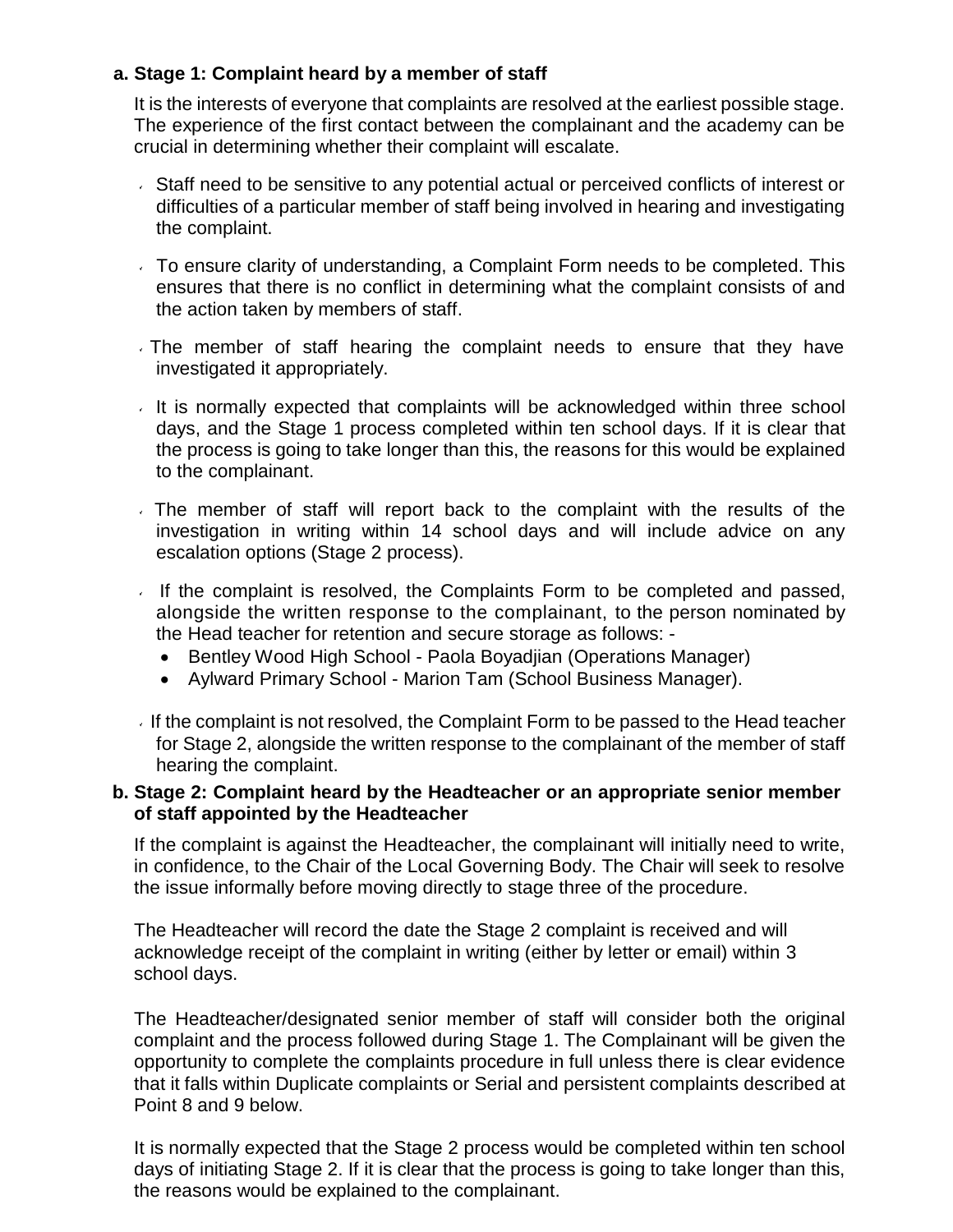The Headteacher/designated senior member of staff will contact the complainant within 7 school days to establish what has happened so far.

The Headteacher/designated senior member of staff will investigate as above and put their judgement and rationale, including details of the process followed, in writing to the complainant within 14 school days and will include advice on any escalation options (Stage 3 process).

If the complaint is resolved, the Complaints Form is to be completed and passed, alongside the written response to the complainant, to the person nominated by the Headteacher for retention and secure storage as follows:

- Bentley Wood High School Paola Boyadjian (Operations Manager)
- Aylward Primary School Marion Tam (School Business Manager).

If the complaint is not resolved, the complainant has the option of appealing to the Governing Body (stage 3 below.)

#### **c. Stage 3: Appeal heard by Complaints Appeal Panel (CAP)**

The complainant should write to the Chair of Governors not more than 7 school days after the feedback following Stage 2 giving details of the complaint and the process followed to that point.

The Chair, or a nominated Governor, will convene a CAP; none of whose members will have been directly involved in previous consideration of the complaint. The panel shall consist of two governors and an appropriately qualified independent person. The panel will have the powers to determine the complaint.

Individual complaints would not be heard by the whole Governing Body at any stage, as this could compromise the impartiality of any panel set up for a disciplinary hearing against a member of staff following a serious complaint.

Details of complaints would not be shared with the whole Governing Body while they are still being considered, unless a complaint is made against the whole body and they need to be made aware of the allegations. If the whole Governing Body is aware of specific details of a complaint (where it is not about the whole body), schools would consider arranging an independent committee to hear the complaint.

Where a complaint will be heard by a committee of governors, neither the complainant or the school would bring legal representation. The aim of the committee of governors is reconciliation, to put right things that may have gone wrong. Legal representation may be appropriate in some cases, e.g. where a school employee is a witness, they may be entitled to bring union or legal representation.

The appeal hearing should be heard within 20 school days of the Chair receiving notice of the complaint.

The complainant must have reasonable notice of the date of the review panel. The clerk will aim to find a date within 20 school days of the request, where possible.

If the complainant rejects the offer of 3 proposed dates without good reason, the clerk will set a date. The hearing will go ahead using written submissions from both parties.

At the hearing, all participants will be given the opportunity to put their case across and discuss any issues. The CAP will consider issues raised in the original complaint and any issues which have been highlighted during the Complaints Procedure.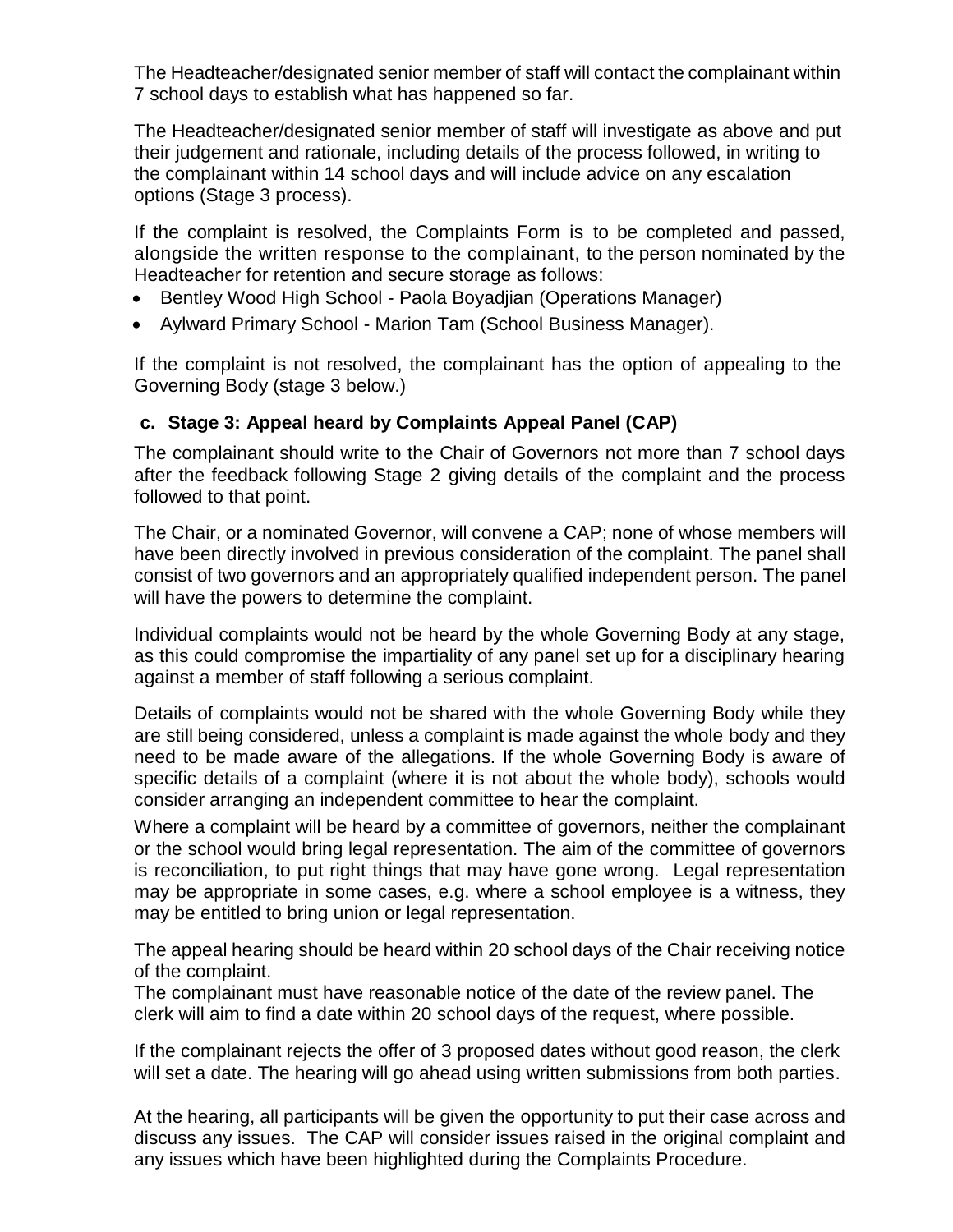The appeal hearing will be heard in private, will give careful consideration to the substance of the complaint, consider all the views expressed, and decide the outcome. The complainant may be accompanied by a friend / colleague.

Electronic recordings of meetings or conversations are not normally permitted unless a complainant's own disability or special needs require it. Prior knowledge and consent of all parties attending will be sought before meetings or conversations take place. Consent will be recorded in any minutes taken.

The panel can:

- $\circ$  Dismiss the complaint in whole or in part;
- $\circ$  Uphold the complaint in whole or in part;
- o Decide on appropriate action to resolve the complaint; or
- o Recommend changes to TBWT systems or procedures.

The decision of the panel is binding. The decision must be communicated in writing within 14 school days of the hearing to the complainant and to the school (to the Chair of Governors and the Headteacher). Within the letter the CAP will outline their findings and, if appropriate, their recommendations for changes to TBWT systems or procedures. A copy of the CAP letter, including their findings and any recommendations made by the Panel, will be retained at the school for inspection by Trustees and Headteachers. This letter will also explain whether there are any further rights of appeal.

If a complainant has exhausted the academy's complaints procedure, they will be advised that they can submit a complaint to the ESFA.

The ESFA will check whether the complaint has been dealt with properly by the school. The ESFA will not overturn a school's decision about a complaint, but will intervene if a school or trust has:

- **E** Breached a clause in its funding agreement
- Failed to act in line with its duties under education law
- Acted (or is proposing to act) unreasonably when exercising its functions

If the school's complaints procedure is found to not meet regulations, the school will be asked to correct its procedure accordingly.

For more information or to refer a complaint, see the following webpage:

#### <https://www.gov.uk/complain-about-school>

We will include this information in the outcome letter to complainants

#### **5. Responsibilities under the policy**

#### **a. Governing Body**

- The Governing Body is responsible for:
	- o approving the policy, procedures, and guidelines through the HR Committee for final approval by the Board of Directors;
	- o hearing and deciding on appeals at "Stage 3" of the Complaints Procedure;
	- o monitoring the level and nature of complaints and review the outcomes annually or earlier if so determined by the Chair.
- The Chair of the Governing Body is responsible for:
	- o receiving complaints at Stage 3 of the Complaints Procedure;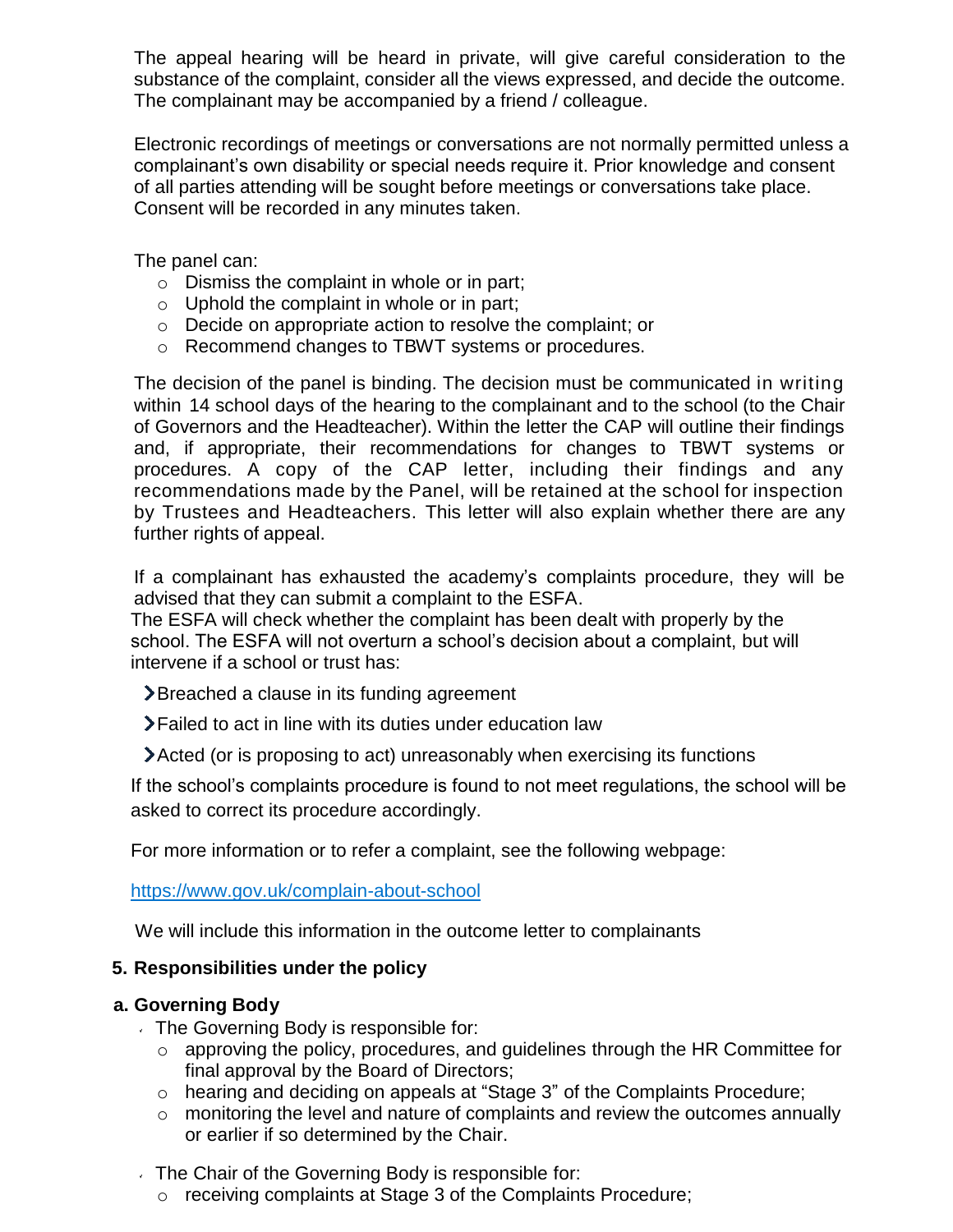- $\circ$  receiving a complaint in respect of the Headteacher and initially dealing with it.
- o nominating a panel from the Governing Body to hear the appeal; and
- o checking that the correct procedure is followed.
- The Chair of the Governors Panel at Stage 3 is responsible for ensuring that:
	- o the parties understand the procedure;
	- o the issues are addressed;
	- o key findings of fact are established;
	- o complainants are put at ease;
	- $\circ$  the hearing is conducted as informally as possible;
	- $\circ$  the panel is open-minded and acts independently;
	- o no member of the panel has a vested interest in the outcome, or has been involved in the issues previously;
	- o all parties have the chance to be heard;
	- o any written material is seen by all parties; and
	- o related Child Protection and Data Protection rules are observed and maintained.
- The Clerk to the Governing Body is responsible for:
	- o Receiving a complaint in respect of the Chair, or any individual Governor or the entire Governing Body.
	- o Keeping the complainant up to date at each stage in the procedure
	- $\circ$  Making sure the process runs smoothly by liaising with staff members, the headteacher, chair of governors, clerk and chair of trustees
	- o Be aware of issues relating to:
		- o Sharing third party information
		- o Additional support needed by complainants, for example interpretation support or where the complainant is a child or young person
	- o Keeping records

#### **b. Head teacher**

- The Head teacher is responsible for:
	- O the overall internal management of the procedures, including the written record of complaints and confidential storage of complaints being maintained by the Person Nominated by the Head Teacher;
	- o dealing with complaints against school staff (Stage 2) then by CAP (Stage 3);
	- o hearing the complaint at Stage 2 of the process or appointing an appropriate senior member of staff;
	- o ensuring that the procedures are monitored and reviewed, and reports made to the Governing Body as appropriate.

## **c. The Person Nominated by the Head teacher**

- To retain, in a confidential manner (except when requested by the Secretary of State or a body conducting an inspection under section 109 of the 2008 Act requests access to them) the material relating to complaints, including Complaints Forms, all written judgements from Stages 1, 2 and 3, and the requests from the complainant to initiate Stages 2 and 3, so that they can be made available as appropriate.
- To retain the written decisions of any Complaints Appeal Panels, including their findings and any recommendations, at the school premises for inspection by Trustees or Headteachers.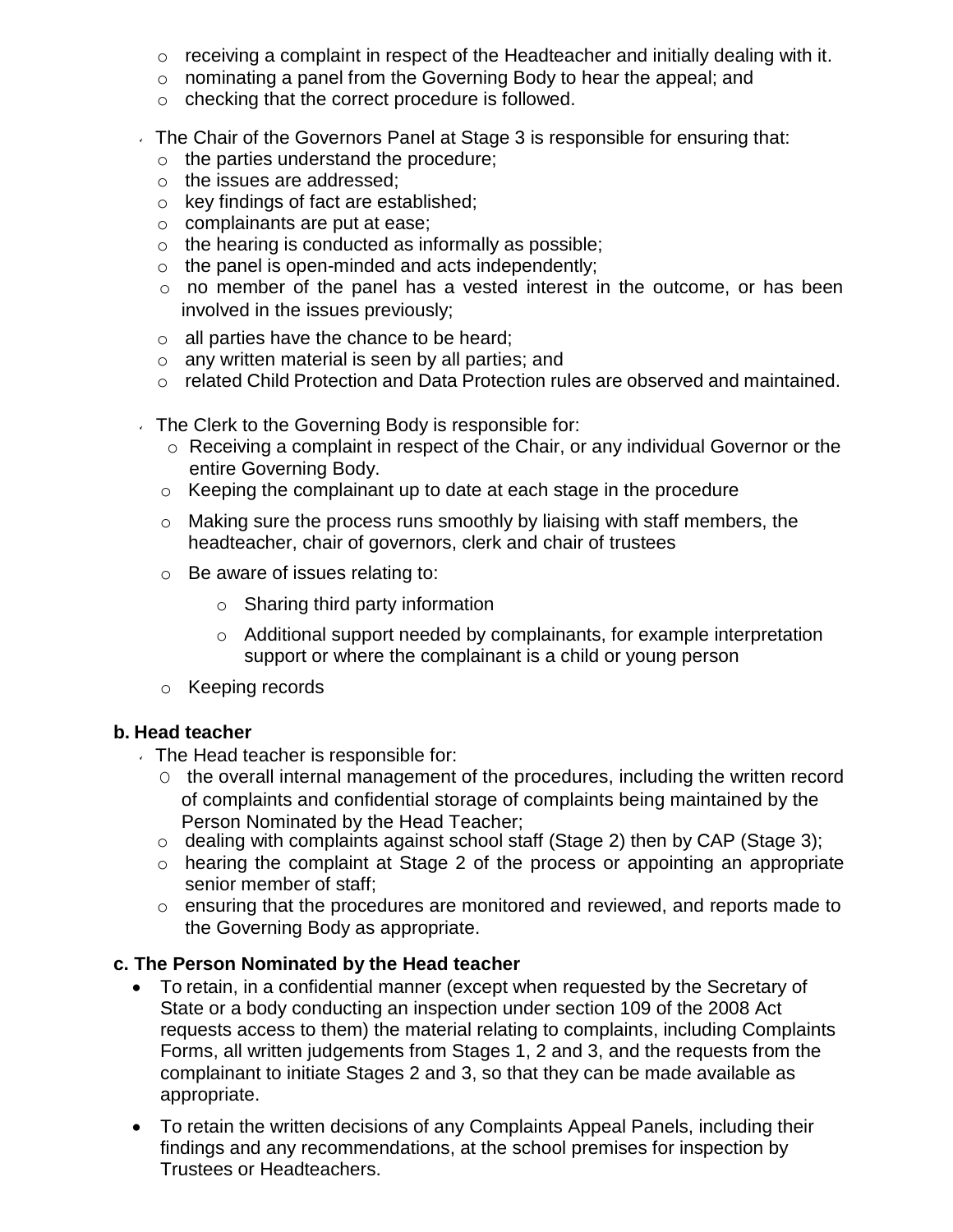• To maintain a written record of all complaints that have been made in writing to the school, and for each complaint to record a) whether they were resolved at Stage 1, Stage 2 or proceeded to a panel hearing, and b) whether any action was taken by the school as a result of the complaints (regardless of whether the complaint was upheld), such as changes to processes or systems.

#### **d. All staff**

- All staff are responsible for:
	- o listening to any concerns brought to them;
	- o reassuring them that they will be dealt with as soon as possible by the appropriate member of staff;
	- o for informing the relevant staff of the concerns being raise; and
	- $\circ$  passing any complaints received from other people who are not parents or students to the Complaints Coordinator.

#### **6. Complaints not covered by this procedure**

Complaints regarding Statutory assessments of SEND should be directed to the LA.

Complaints about child protection matters will be handled in line with the Child Protection Policy and procedures and in accordance with relevant statutory guidance. Any child protection complaints should be directed to the LA designated officer (LADO) or the multi-agency safeguarding hub (MASH).

Complaints concerning admissions, please see the Admissions Policy available on the school website.

Complaints about pupils being excluded from the school would be dealt with in accordance with the Behaviour and Exclusions Policy available on the school website. The process is explained at: [https://www.gov.uk/school-discipline](https://www.gov.uk/school-discipline-exclusions/exclusions)[exclusions/exclusions.](https://www.gov.uk/school-discipline-exclusions/exclusions)

The school has an internal whistleblowing procedure for all employees, including contractors and temporary staff within the Suite of HR Policies. These concerns can be directed to Ofsted by telephone on: 0300 123 3155 or via email at: [whistleblowing@ofsted.gov.uk.](mailto:whistleblowing@ofsted.gov.uk)

Volunteers who have concerns about the school or a member of staff should make their complaint in line with this policy. Volunteers may also be able to complain to the LA or DfE, depending on what the complaint is about.

Staff grievances and disciplinary procedures will be dealt with using the school's internal grievance procedure within the Suite of HR Polices. In these cases, complainants will not be informed of the outcome of any investigations; however, they will be notified that the matter is being addressed.

This Complaints Procedure is not to be used when addressing any complaints made about services provided by a third party who may use the school premises or facilities. All complaints concerning this should be directed to the service provider.

Complaints about the content of national curriculum should be made to the DfE.

Complaints about how the school delivers the curriculum, including RE and RSE, will be dealt with using this complaints procedure.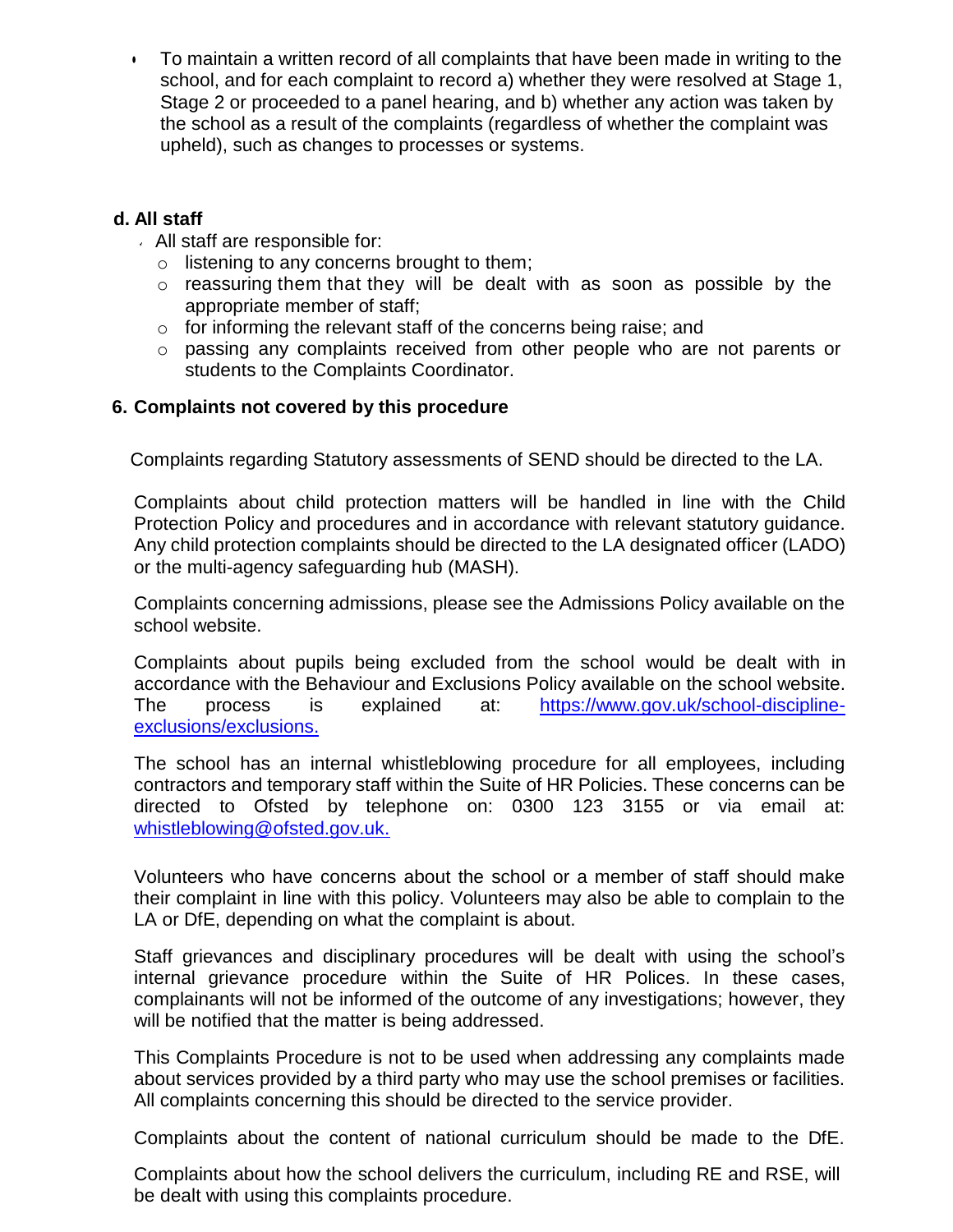Complaints from parents who are dissatisfied with the handling of a request to withdraw their child from RE or collective worship will be handled in line with this Complaints Procedure.

#### **7. Exceptional circumstances**

The DfE expects complainants to have completed the school's complaints procedure before directing a complaint to them. The exceptions to this include when:

- o Pupils are at risk of harm.
- o Pupils are missing education.
- o A complainant is being prevented from having their complaint progress through the school's complaints procedure.
- $\circ$  The DfE has evidence that the school is proposing to act or is acting unlawfully or unreasonably.

If a social services authority decides to investigate a situation, the Headteacher or Governing Body may postpone the complaints procedure.

Where a matter can be resolved through a legal appeal, it will not be considered as a formal complaint. The key areas are: admissions decisions, certain decisions relating to formal assessment of SEND, and decisions to permanently exclude a child.

If a complainant commences legal action against the school in relation to their complaint, the school will consider whether to suspend the complaints procedure, until those legal proceedings have concluded.

#### **8. Duplicate complaints**

There may be some cases where at the end of the complaints procedure, the school receives a duplicate complaint from a complainant's spouse, partner, grandparent or child.

Where the complaint is about the same subject, the new complainant will be informed that the school has already considered that complaint and that the local process has been completed. The new complainant will be advised to contact the DfE if they are dissatisfied with the school's handling of the original complaint.

The school will take care not to overlook any new aspects to the complaint that may not have been previously considered. Any new elements of a complaint will be investigated and dealt with in line with the full complaints procedure.

## **9. Serial and persistent complaints**

The school will act in a manner they believe to be appropriate when dealing with an individual who consistently makes the same complaints or who continuously asks the school to reconsider their position.

If a complainant attempts to re-open an issue which has previously fully completed the complaints procedure, the **Chair of the Governing Body** will inform the complainant that the matter is now closed.

If the complainant contacts the school regarding the same issue again, the complaint may be classed as 'serial' or 'persistent' and the school does not have an obligation to respond.

The school must ensure that a complaint is not classed as 'serial' before they have fully completed the complaints procedure.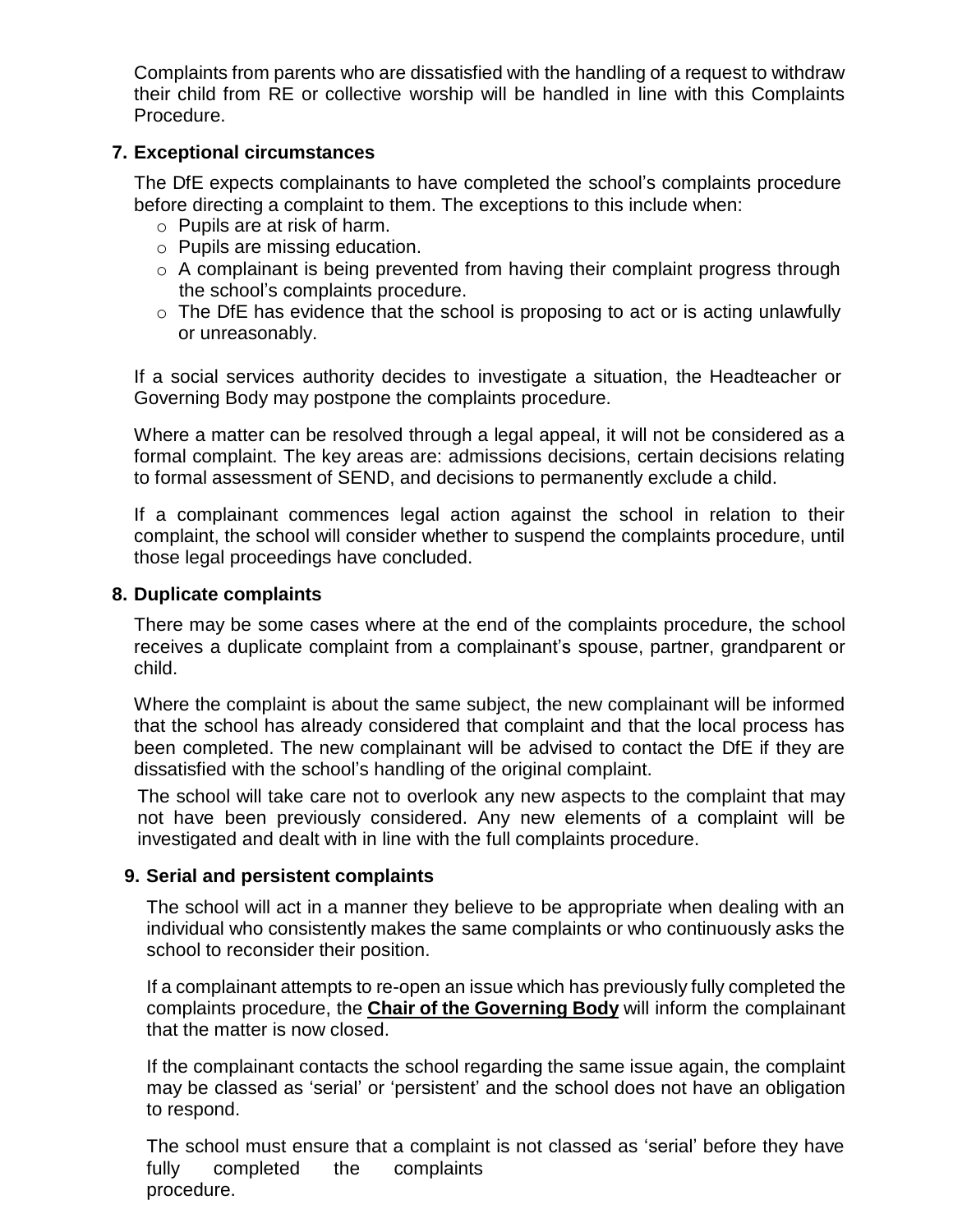The school will not take the decision to stop responding to an individual lightly. The school will ensure that:

- o They have previously taken every reasonable step to address the problem.
- $\circ$  They have provided the complainant with a statement of their position.
- $\circ$  The complainant is contacting the school repeatedly with the same complaint.

If the school believes that the complainant is continuously contacting the school to cause disruption or inconvenience, or if the complainant is being abusive or threatening, the school has the right to not respond to the complainant.

Once the school decides to no longer respond to a complainant, the individual will be informed of this decision in writing.

If the school finds it difficult to deal with a complainant due to their unreasonable behaviour, then their complaint can be directed to the LA.

The complainant has the right to a third-party representative, such as the Citizens' Advice Bureau, throughout the complaints procedure.

Any new complaint made by a 'serial' complainant will be responded to.

Complainants hold the right to refer their complaint to their local MP. This would not make the individual a 'serial' or 'persistent' complainant.

#### **10. Complaints campaigns**

For the purposes of this policy, "**complaints campaigns**" are where the school receives large volumes of complaints that are all based on the same subject.

Where the school becomes the subject of a complaints campaign from complainants who are **not** connected with the school, **a standard, single response will be published on the school's website.**

If the school receives a large number of complaints about the same subject from complainants who **are** connected to the school, e.g. parents, each complainant will receive an individual response.

If complainants remain dissatisfied with the school's response, they will be directed to

the

DfE.

#### **11. Transferring data**

Where complaints are made or continue to be escalated after a child has left the school. On changing schools, the pupil's educational record is transferred to the new school. Records of the complaints will be held separate to their pupil records (while a complaint is ongoing) so that access to them can be maintained.

Personal data would only be kept for as long as is necessary for the immediate purpose of processing. The data would be stored securely and, where appropriate, encrypted to maximise security.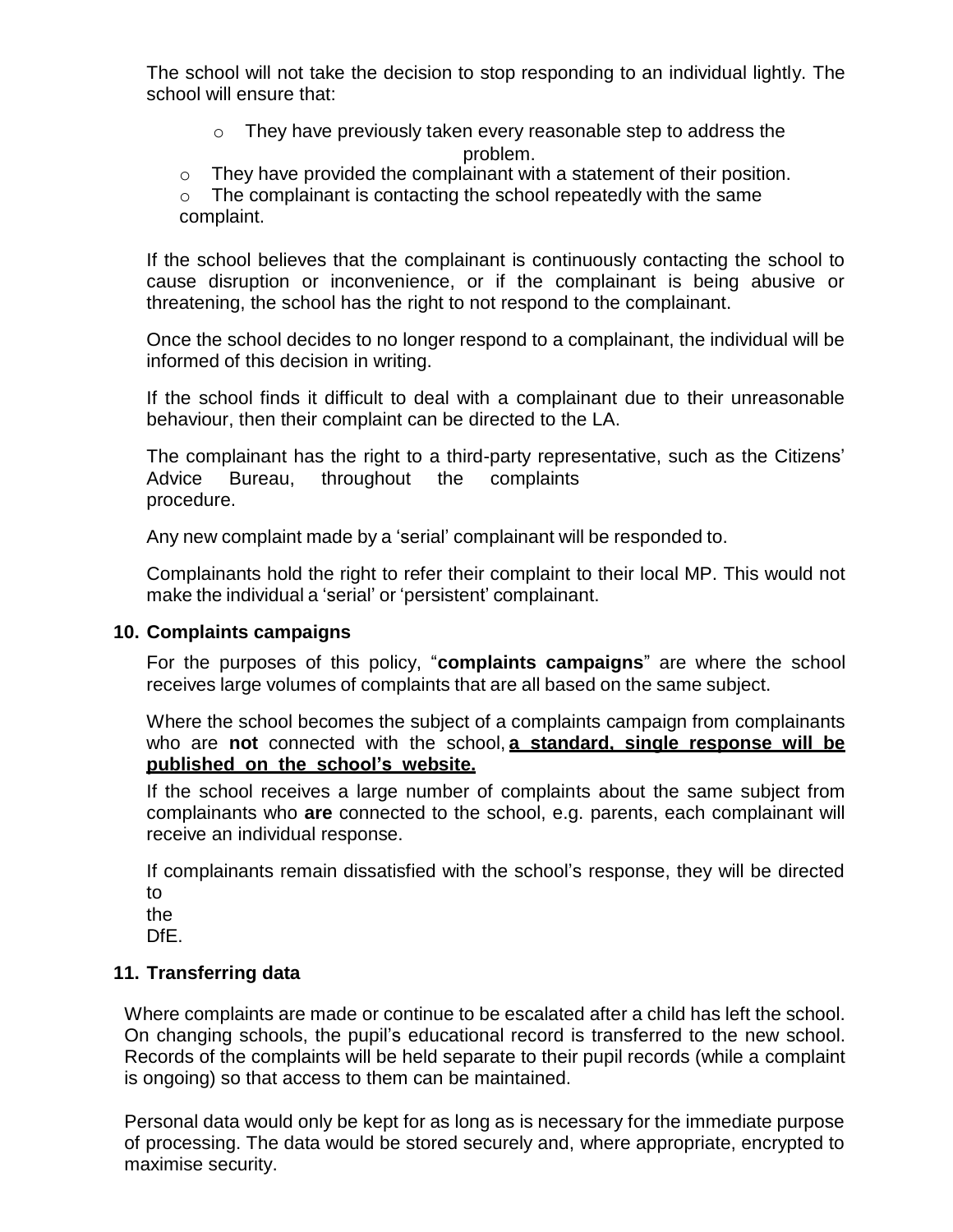# **12. Appendices**

## **Appendix A – Complaint Form**

Please complete and return to Paola Boyadjian at Bentley Wood High School / Marion Tam at Aylward Primary School who will acknowledge receipt and explain what action will be taken.

| Your Name:                                                                                                                       |  |  |
|----------------------------------------------------------------------------------------------------------------------------------|--|--|
| <b>Student's Name:</b>                                                                                                           |  |  |
| Your relationship to the<br>student:                                                                                             |  |  |
| Address:                                                                                                                         |  |  |
| Daytime phone number:                                                                                                            |  |  |
| Evening phone number:                                                                                                            |  |  |
| Mobile phone number:                                                                                                             |  |  |
| Please give details of your complaint:                                                                                           |  |  |
| What action, if any, have you already taken to try and resolve the complaint? Who did<br>you speak to and what was the response? |  |  |
| What actions do you feel might resolve the problem at this stage?                                                                |  |  |
| Are you attaching any paperwork? If so, please give details:                                                                     |  |  |
| Signature                                                                                                                        |  |  |
| Date                                                                                                                             |  |  |